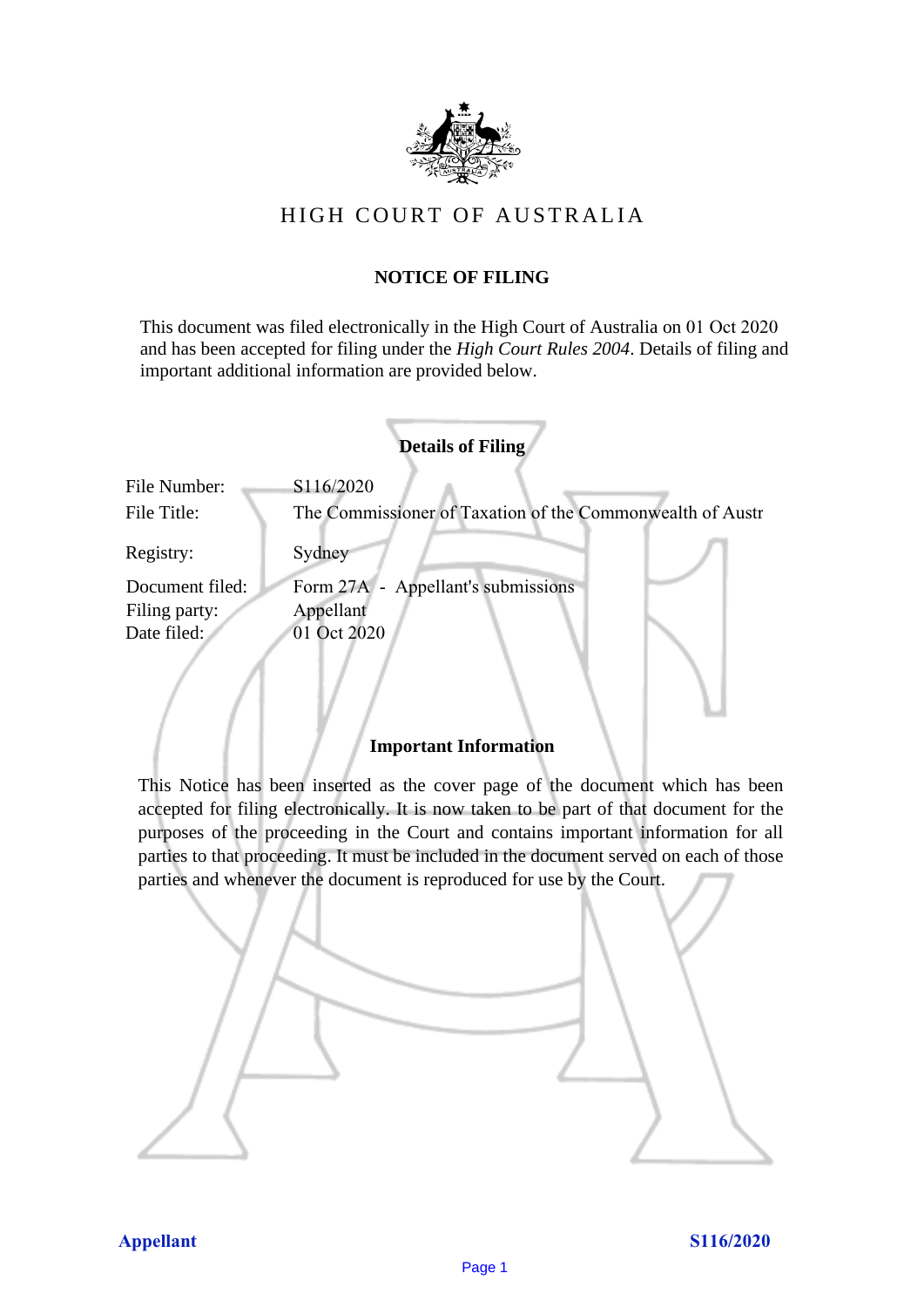# IN THE HIGH COURT OF AUSTRALIA<br>SYDNEY REGISTRY

#### **BETWEEN:**

# THE COMMISSIONER OF TAXATION<br>OF THE COMMONWEALTH OF AUSTRALIA Appellant

and

TRAVELEX LIMITED Respondent

#### **APPELLANT'S REPLY**

 $\bar{\bar{z}}$ 

 $10$ 

S116/2020

 $\ddot{\phantom{a}}$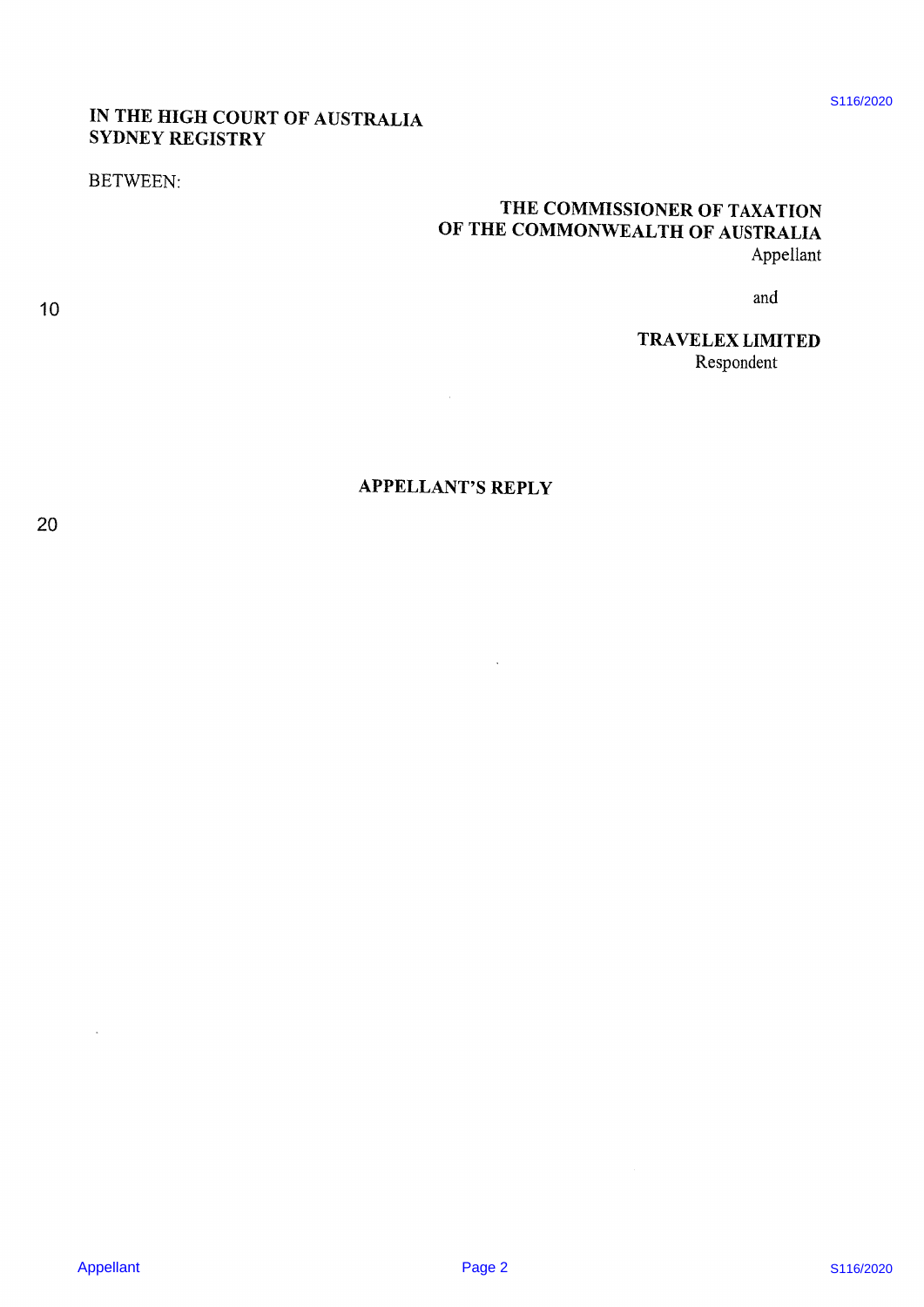#### $\frac{1}{2}$  for publication is in a form submission on the internet. Supporting the internet. Supporting the internet. Part I: CERTIFICATION

 $1.$ This submission is in a form suitable for publication on the internet.

### Part II: REPLY TO THE RESPONDENT'S ARGUMENT

# $J_{\text{eff}}$  to  $\sqrt{\text{D}(m)/(4\pi)}$ erial facts  $(K[7]-[15])$

 $10$ 

allocation of  $\mathbf{R}$  on  $\mathbf{R}$  on  $\mathbf{R}$  on  $\mathbf{R}$  on  $\mathbf{R}$  is claimed interest (PJF28),  $\mathbf{R}$  $\overline{2}$ . The matters raised at R[7]-[15] fail to engage with the following matters: (1) By letter dated 8 June 2012 Travelex sought to engage the Commissioner's administrative practice of amending GST  $\frac{1}{2}$ ns for (inter alia) the November 2009 period (PJ[23], [71]). (2) It was that letter which led to the allocation of \$149,020 to Travelex's RBA on 28 June 2012 for which it claimed interest (PJ[28], [71],  $h(3)$  if was common ground before the primary judge and the Full Court that the Commissioner  $C(S)$  it was common ground before the primary judge and the Full Court that the Commissioner had not made an assessment for the November 2009 tax period and Travelex had not requested one (PJ[98]). Travelex positively asserted that position to the primary judge.<sup>1</sup> (4) The issue raised by [2] and Travelex had not requested and position to the primary judge.  $(4)$  The Issue faised by  $[2]$  $\sigma$  Notice of Appear to this Court (HC NOA) arose from the primary judge s conclusion that that administrative practice lacked a legislative foundation, contrary to the manner in which the parties had hitherto conducted the matter (PJ[87], [89]). (5) That issue was captured as Ground 8 of the Commissioner's Notice of Appeal in the Full Court (FC NoA). It was fully argued by both parties,  $\frac{11}{11}$  is not a point  $\sqrt{2}$  is not all the Court below in the Court below (cf.,  $\frac{1}{2}$ ,  $\frac{1}{2}$ ,  $\frac{1}{2}$ ,  $\frac{1}{2}$ ,  $\frac{1}{2}$ ,  $\frac{1}{2}$ touriser for Fravelex was given the opportunity to consider its position," and was determined by the Full Court. (6) It was also common ground in the Full Court that the Commissioner had not made and Travelex had not requested an assessment for the November 2009 tax period (FC[85], [111]).

# The Commissioner does not require leave for Ground 2 of his Notice of Appeal (cf., R[17]-[21])

 $\frac{4}{\sqrt{2}}$ . Consequently, this is not a case engaging the principles associated with Suttor v Gundowda  $\frac{1}{\sqrt{2}}$ 

20 3. Court on the sole ground of appeal in [2] of the HC NoA. That ground, as observed above, arises the Full Court's determination of [8] of the FC NoA on which the Full Court divided. It is not a new case or new argument. It is not a point not taken in the Court below (cf., R[18]-[19]). It is a point the Full Court substantively heard and determined without Travelex pressing its objection to it doing so. Contrary to the assertions at  $R[17]-[21]$ , the Commissioner does not require any further leave to advance his appeal to this Court.

Consequently, this is not a case engaging the principles associated with Suttor v Gundowda  $4.$ (1950) 81 CLR 418 at 438 and Metwally v University of Wollongong (No 2) (1985) 68 ALJR 311 at 312-313. Those principles are concerned with points not taken in the Court below which may have

<sup>&</sup>lt;sup>1</sup> "Applicant's Submissions in Reply", 13 April 2017 at [7], fn 10: "[n]o assessment was made in the present case".

<sup>&</sup>lt;sup>2</sup> At the outset of the appeal, the Court asked counsel for Travelex (at T3.11) about any issues it "contend[ed] we ought not look at". This followed the complaints at [32]-[36] of Travelex's submissions to the Full Court in response to Ground 8 of the FC NoA. However, at T51.44-58.12 senior counsel for Travelex addressed the point substantively without pressing the objection.<br>Appellant S116/2020<br>Appellant S116/2020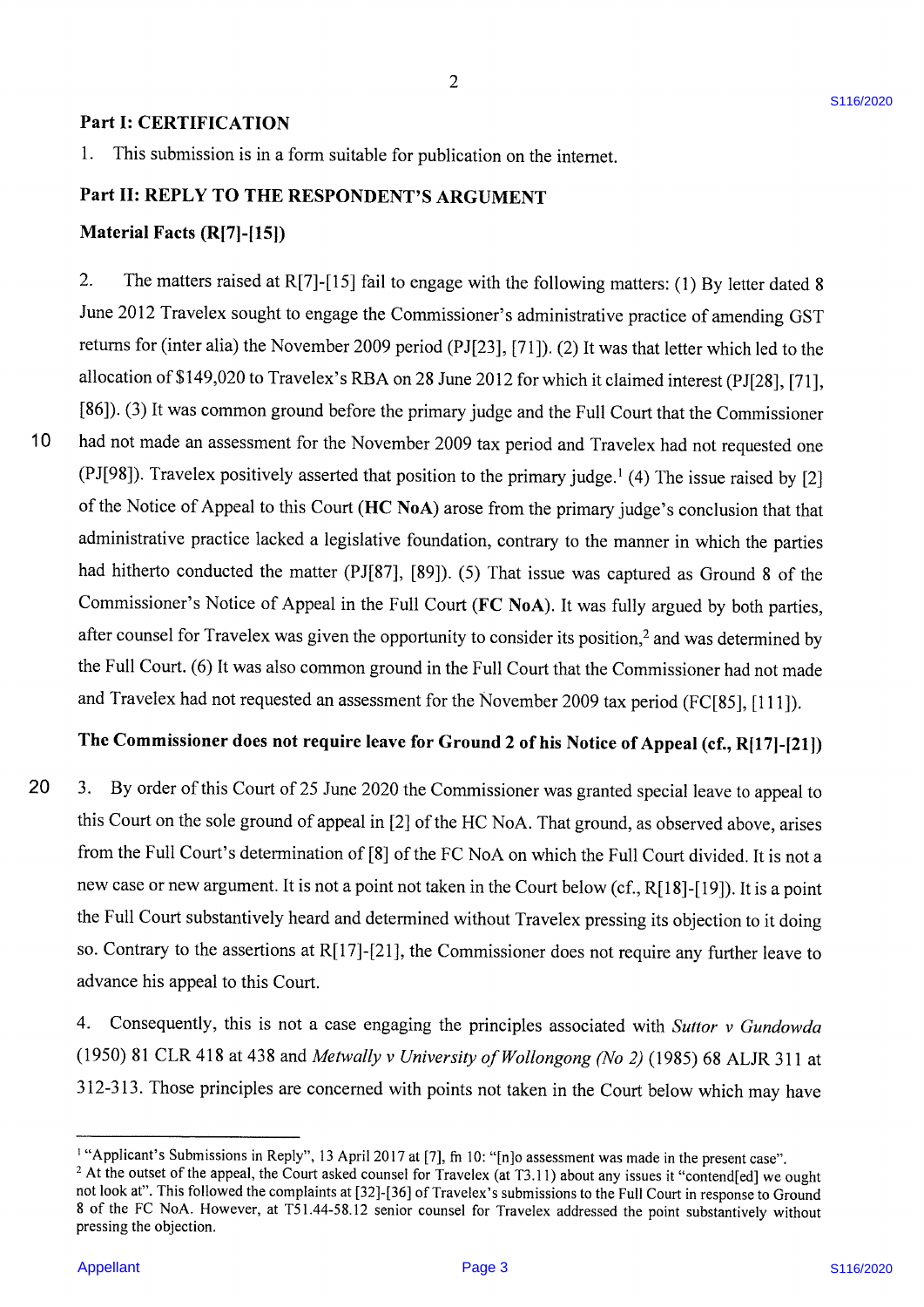are a party of an opportunity to perform a volte face from a volte face from the position in the position in the position in the position in the position in the position in the position in the positive later  $\mathcal{L}$  as a d *bona fide* issues on which further evidence may have been adduced. They are not concerned to avail a party of an opportunity to perform a volte face from the position it positively asserted in the appeal.  $\omega$  below (RE), that there was no assessment of  $\Gamma$ generate issues not previously arising and thus restrict the scope of matters which can be raised on appeal.  $t$ he construction of Part IIB of Part IIB of  $\mathbb{R}$  and  $\mathbb{R}$  and contrary, text. On the contrary, text. On the contrary, text. On the contrary, text. On the contrary, text. On the contrary, text. On the contrary, t

#### $\text{rel}\alpha$ <sup>2</sup>s argument (B[22]  $\text{I}^{\text{201}}$   $\text{I}^{\text{201}}$ Travelex's argument  $(R[22]-[58])$ :

Contrary to the repeated directions of this Court  $^3$  Traveley does not commonso its arguments on  $5<sub>1</sub>$ Contrary to the repeated directions of this Court, I ravelex does not commence its arguments on the construction of Part IIB of the Administration Act with the relevant statutory text. On the contrary, [26]-[37] Travelex commences by seeking to extract from various extrinsic materials a priori  $20$   $37$  ravelex commences by seeking to extract from various extrinsic materials a priori assumptions concerning the purpose and policy of the RBA provisions in Part IIB of Administration Act. However, properly understood, those extrinsic materials assist the Commissioner not Travelex. construction of  $PBA \text{ is a small value of } 0.0000$  and  $C = 0.00000$  which generates the Commissioner's not traveled. function of RBAs as a *parallet* system of accounting that records and comentity's tax debts (or credits)<sup>4</sup> confirms that entries in the RBA do not have an independent operation generating tax debts or credit entitlement decoupled from those arising under the substantive taxation  $t_{\rm g}$  and an intermediate mixture mixture.  $\mu$  respects to taxation of Fail this of the Administration Act does not treat RBAs and the attendant obligations and entitlements in Part IIB as a parallel scheme, but as a wholly autonomous scheme capable of operating divergently from the substantive taxation laws. Thus, it is Travelex's  $\frac{1}{2}$ . Similarly, the B. S. Similarly, the definition of the definition of  $\frac{1}{2}$  surplus  $\frac{1}{2}$ assist the Commission Act (not the Commissioner s) which generates the potential for duplication and uncertainty (cf., R[36]).

 $t$  there can be a divergence between the balance between  $\lambda$  and  $\lambda$  and  $\lambda$  amounts due to the one hand 30 6. At R[40]-[41] I ravelex draw attention to par. (a) of the definition of "RBA Surplus" in s8AAZA of the Administration Act. However, that paragraph – which incorporates the definition of "primary tax debts" – confirms that an "RBA Surplus" is concerned with obligations and entitlements arising er other taxation laws. This is because a "primary tax debt" is defined as an "amou Commonwealth directly under a taxation law". Thus, it supports the Commissioner's position, not Travelex's.

 $7.$ Similarly, the words "based on" in the definition of "RBA Surplus" (referred to at R[44]-[45]) assist the Commissioner, not Travelex. They are used to identify the constituent elements of a balance in favour of an entity making up an "RBA Surplus". They are inconsistent with the proposition that there can be a divergence between the balance between (on the one hand) "amounts due to the Commonwealth directly under a taxation law" (emphasis added) allocated to the RBA (viz. "primary tax debts"); and (on the other) payments and credits "to which the entity is entitled under a taxation

30

 $10$ 

<sup>&</sup>lt;sup>3</sup> FC of T v Consolidated Media Holdings (2012) 250 CLR 503 at [39].

<sup>&</sup>lt;sup>4</sup> See the extracts of the extrinsic materials appearing at R[28] and [33].<br>
Appellant Page 4 S116/2020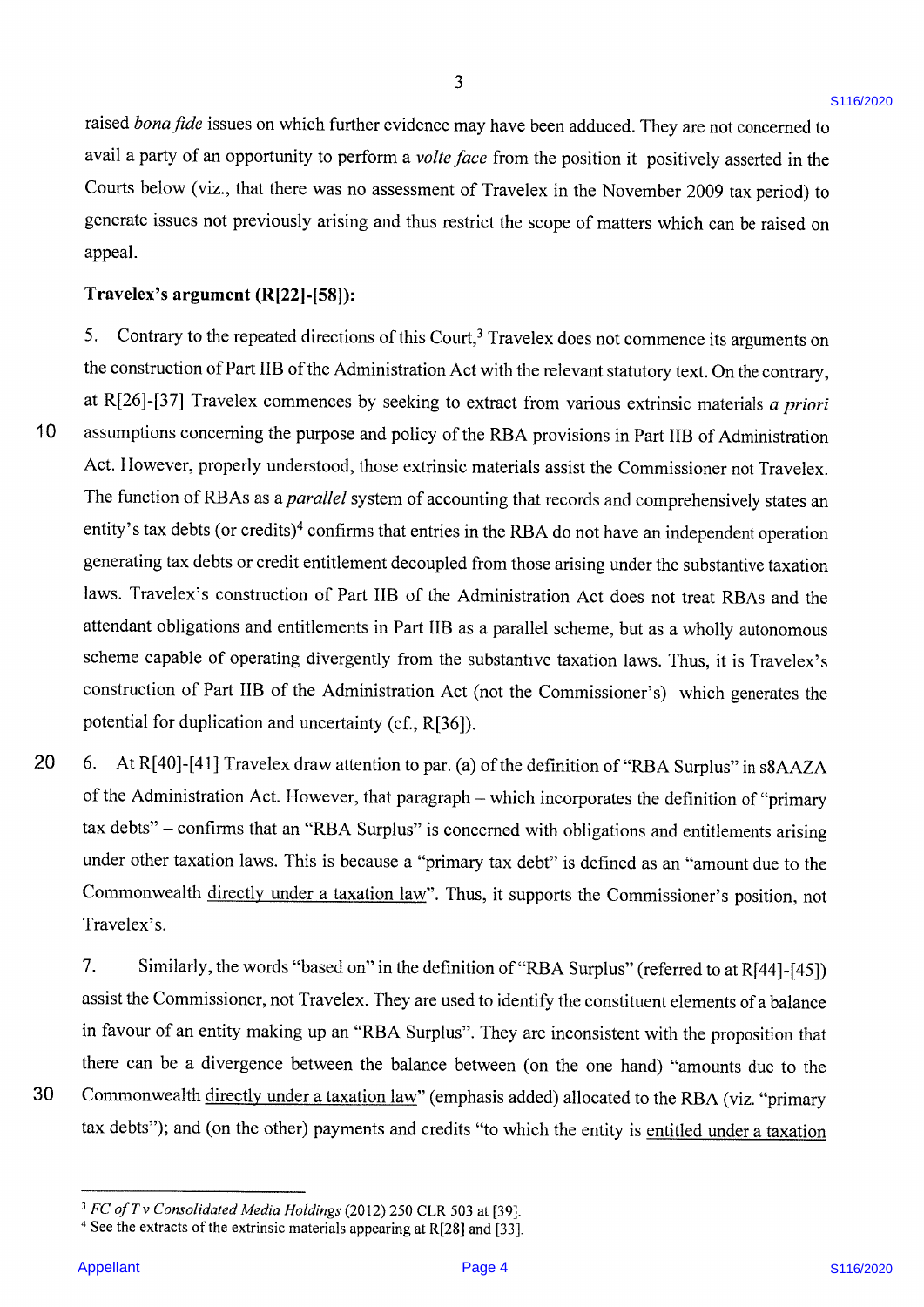not correspond with the balance of those two things is not an  $\mathbb{R}$  Surplus  $\mathbb{R}$  Surplus  $\mathbb{R}$  Surplus  $\mathbb{R}$ allocated to the not correspond with the balance of those two things is not an "RBA Surplus" answering the definition  $\mathbf{A} \mathbf{A} \mathbf{Z} \mathbf{A}$ . and the Commissioner to establish and  $\mathcal{L}$  that is not an  $\mathcal{L}$  that is not an account of (one hand)

8. Further, the contention advanced at R[42], [44] and [47] that the Commissioner's power in  $\frac{1}{2}$ <br> $\frac{1}{2}$  is equal to the Administration Act to determine the "besize" on which and  $\text{PDA}$  is a stablished for  $KLC(4)$  or the Administration Act to determine the "basis" on which an RBA is established for an entity enables the Commissioner to establish an RBA that is not an account of (on the one hand)  $\alpha$  debts which are due, and (on the other hand) the payments made or credits to which an entity to create a set of tax obligations and entitlement in the substantial payments made or creates to which an entity is entitled under the taxation laws, is obviously incorrect. As  $s8AAZC(3)$ , (4A) and (5) indicate the power of the Commissioner to determine the "basis" on which an RBA is established is directed rds matters such as the capacity to which an RBA established in relation to an entity relates, or restances such as the eapachy to which an KDA established in relation to an entity relates, or the activities to which it relates, or the periods to which it relates. It does not enable the Commissioner eate a set of tax obligations and entitlements divergent from those which arise by the substantive If it is not, it is not, it is not an international the Commissioner can be an Allocated the allocation cannot  $p_1(x)$  and  $p_2(x)$  and  $p_3(x)$ . The is not an  $\mathbb{R}$  is not an  $\mathbb{R}$  outcome  $\mathbb{R}$  outcome  $\mathbb{R}$ .

The Commissioner's power (or "jurisdiction", cf., R[23]) to "allocate" primary tax debts 9.  $(10.10)$  or "credits to which an entity is entitled to under togation law" to an BBA (see Div.2)  $ALD(1)$  or "credits to which an entity is entitled to under taxation law" to an RBA (see Div 3, Part IIB) is a power to "allocate" items which meet the definition of those things. That depends, in on whether the debt is due or the entitlement to the credit arises "under a taxation law". It does of whether the debt is due of the childrenicht to the credit arises under a taxation law. It does not depend on any state of mind formed or exercise of discretion by the Commissioner (cf., R[47]). If it does not, it is not an item the Commissioner can "allocate" to an RBA and the allocation cannot  $\frac{1}{2}$ uce legal consequences (cf.,  $R[46]$ ). That is not an "unlikely outcome" (cf.,  $R[23]$ ). On the contrary, any other outcome would be "most unlikely".

rival and potentially divergent obligations and entitlements (cf., R[51]). An RBA which creates, by

 $10.$ The objectives of certainty and simplicity in tax administration favour the Commissioner's construction of Part IIB of the Administration Act (cf., R[50]-[51]). To construe Part IIB of the Administration Act as enabling entries in an RBA to give rise to tax obligations and entitlements which diverge from and are different those arising "under a taxation law" would be a potent source of uncertainty and complexity. Nothing in the construction advanced by the Commissioner - or adopted by Derrington J - renders an RBA "meaningless" or not an "account of anything" (cf., R[50]). On the contrary, it ensures that an RBA is meaningful as an account of an entity's debts and entitlements under the taxation law. Furthermore, under the approach of Travelex and the majority of the Full Court, the obligations and entitlements arising under Part IIB of the Administration Act are not "auxiliary" (ie., subordinate or supporting) of those arising "under [the] taxation law", but are rival and potentially divergent obligations and entitlements (cf., R[51]). An RBA which creates, by way of the mere act of making allocations to it, obligations and entitlements different to and divergent

#### 30

30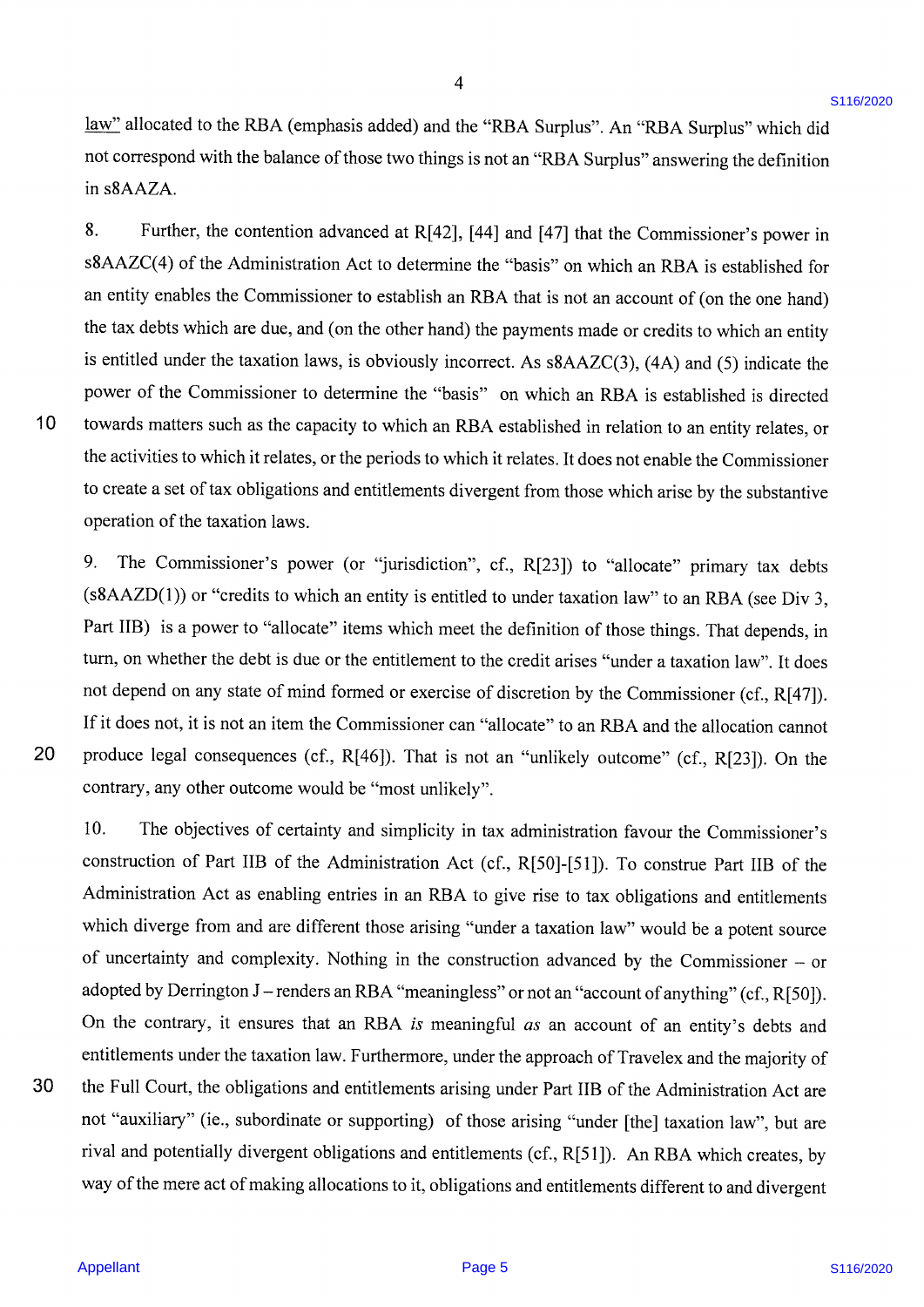those arising under the substantive taxation law is not an RBA which provides any kind of assistance which it can have been the purpose of Part IIB of the Administration Act to provide.

 $\overline{a}$  overstates and the Commissioner pays or applies and the Commissioner pays or applies amounts in accordance with  $\overline{a}$ Section 35-5(2) of the GST Act does not assist Travelex (cf.,  $R[52]$ ). The correct application of that sub-section was identified by Derrington J at FC[49]; that is, it applies when a GST return  $w_{\text{S}} = \text{range} \times w + \sigma_{\text{S}}$ , which depends on the dST Total in accordance of  $\sigma_{\text{S}}$  and  $\sigma_{\text{S}}$  and  $\sigma_{\text{S}}$  and  $\sigma_{\text{S}}$  and  $\sigma_{\text{S}}$  and  $\sigma_{\text{S}}$  and  $\sigma_{\text{S}}$  and  $\sigma_{\text{S}}$  and  $\sigma_{\text{S}}$  and  $\sigma_{\text{S}}$ states a negative net amount and the that GST return which overstatement is revealed by the later making of an assessment of the correct GST amount. Thus, s35-5(2) does *not* contemplate the Commissioner making allocations to an RBA core to which it is entitled under the other in the purpose of the other purpose of the purpose of the purpose of the purpose of the purpose of the purpose of the purpose of the purpose of the purpose of the purpose of the n depart from an entity's obligations or entitlements as determined by the GST Act in accordance an extant GST return. Contrary to Research in state  $\frac{1}{2}$ , the evidential and state  $\frac{1}{2}$  and same state  $\frac{1}{2}$ 

provide for evidence of the contents of the RBA to be (prima facie) evidence of that debt. Thus, they  $10$ To construe Part IIB of the Administration Act to require an "RBA deficit debt" conform to the balance of an entity's primary tax debts (on the one hand); and (on the other) the payments made and credits to which it is entitled under a taxation law (on the other) is not to subvert the purpose of  $13.1$  that  $5751$  that the suggestion at Revolution  $\frac{1}{2}$  that the Commissioner  $\frac{1}{2}$  to revoke an implied power the purpose of  $\Delta ZH(1)$ , but to fulfil it; that purpose being to facilitate the collection of that debt so constituted and not any other (cf., R[53]). Contrary to R[54], the evidentiary provisions in s8AAZI and s8AAZJ  $\ddot{\theta}$  for evidence of the contents of the DDA to be (mime for a) asidema  $\theta$  free-state  $T_1$  and  $T_2$ ide for evidence of the contents of the RBA to be (prima facie) evidence of *that* debt. Thus, they assume the need for the RBA to conform with balance of the entity's debts and entitlements arising externally, facilitate proof of that fact and, as Derrington J recognised, support the Commissioner's construction of Part IIB of the Administration Act (FC[64]).  $\ddot{\text{c}}$  on what the Commissioner did is established by the Commissioner did is established by the Commissioner did is established by the Commissioner did is established by the Commissioner did is established by the Com

30

13. The suggestion at R[57] that the Commissioner has an implied power "to revoke an  $\frac{1}{1}$  and  $\frac{1}{1}$  and  $\frac{1}{1}$  and  $\frac{1}{1}$  return for a purpose  $\frac{1}{1}$  return for purpose  $\frac{1}{1}$  return for purpose  $\frac{1}{1}$  return for  $\frac{1}{1}$  return for  $\frac{1}{1}$  return for  $\frac{1}{1}$  return for  $\frac{1}{$ 30 the November 2009 period. He did not make a make a November 2009 period. He did not make the conflorm to obligations and entitlements externally determined, something Travelex's submissions is at pains to deny. Moreover, if such allocations are (by the own force) a source of free-standing obligations and entitlements (as Travelex contend), it is far from clear an implication to reverse such allocations can be implied from s33 of the *Acts Interpretation Act 1902* (Cth).

#### Travelex's notice of contention (R[59]-[88])

14. It may be accepted that whether the Commissioner made an assessment on 28 June 2012 depends on what the Commissioner did (cf., R[69]). What the Commissioner did is established by the concurrent findings of the primary judge and Full Court - the Commissioner implemented the existing (but unauthorised) administrative practice of purporting to amend Travelex's GST return for the November 2009 period. He did not make an assessment, as Travelex positively asserted to the primary judge (PJ[98], FC[22], [85]). There is no evidential burden on the Commissioner to prove he did not make an assessment (cf., R[67], [71]). Contrary to R[63], the statutory process to change the net amount reported in Travelex's November 2009 GST return was not completed - indeed it has not